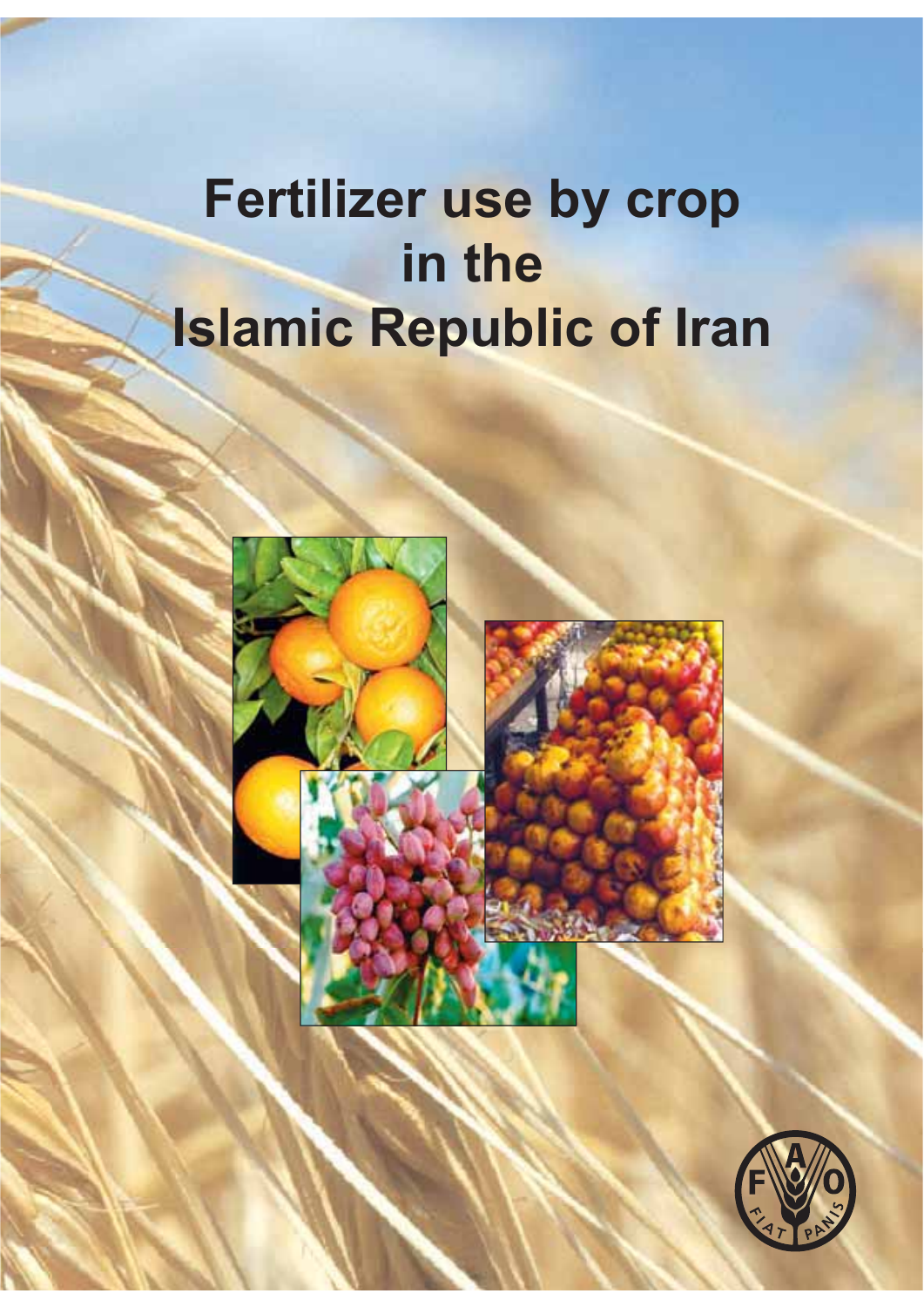## **Fertilizer use by crop in the Islamic Republic of Iran**

**Land and Plant Nutrition Management Service Land and Water Development Division**

FOOD AND AGRICULTURE ORGANIZATION OF THE UNITED NATIONS Rome, 2005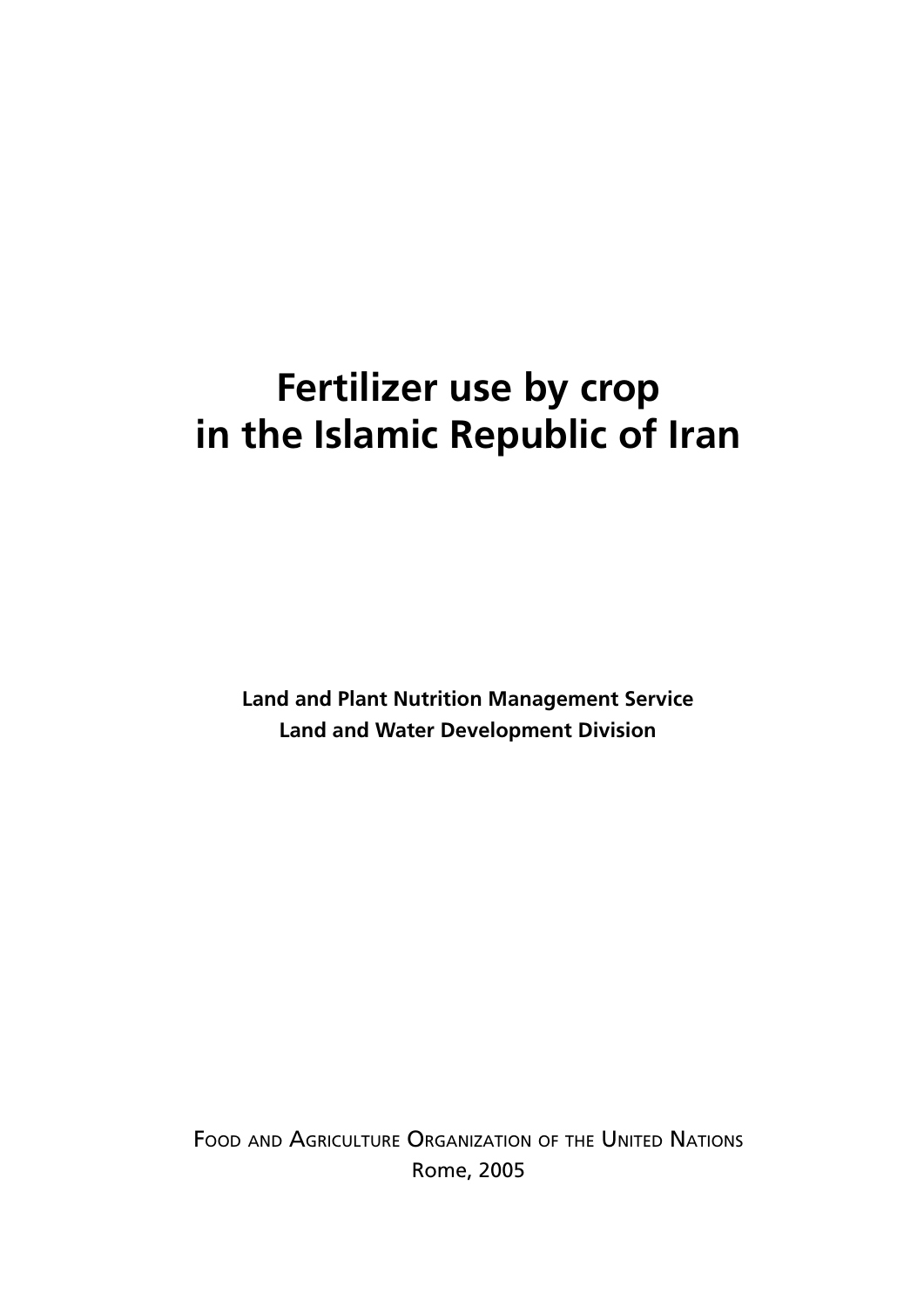The designations employed and the presentation of material in this information product do not imply the expression of any opinion whatsoever on the part of the Food and Agriculture Organization of the United Nations concerning the legal or development status of any country, territory, city or area or of its authorities, or concerning the delimitation of its frontiers or boundaries.

Fertilizer use by crop in the Islamic Republic of Iran First version, published by FAO, Rome, 2005

Food and Agriculture Organization of the United Nations Viale delle Terme di Caracalla 00100 Rome, Italy Tel.: +(39) 06 57051 Fax: +(39) 06 57053360 E-mail: land-and-water@fao.org Web site: www.fao.org

All rights reserved. Reproduction and dissemination of material in this information product for educational or other non-commercial purposes are authorized without any prior written permission from the copyright holders provided the source is fully acknowledged. Reproduction of material in this information product for resale or other commercial purposes is prohibited without written permission of the copyright holders. Applications for such permission should be addressed to the Chief, Publishing Management Service, Information Division, FAO, Viale delle Terme di Caracalla, 00100 Rome, Italy or by e-mail to copyright@fao.org

© **FAO 2005**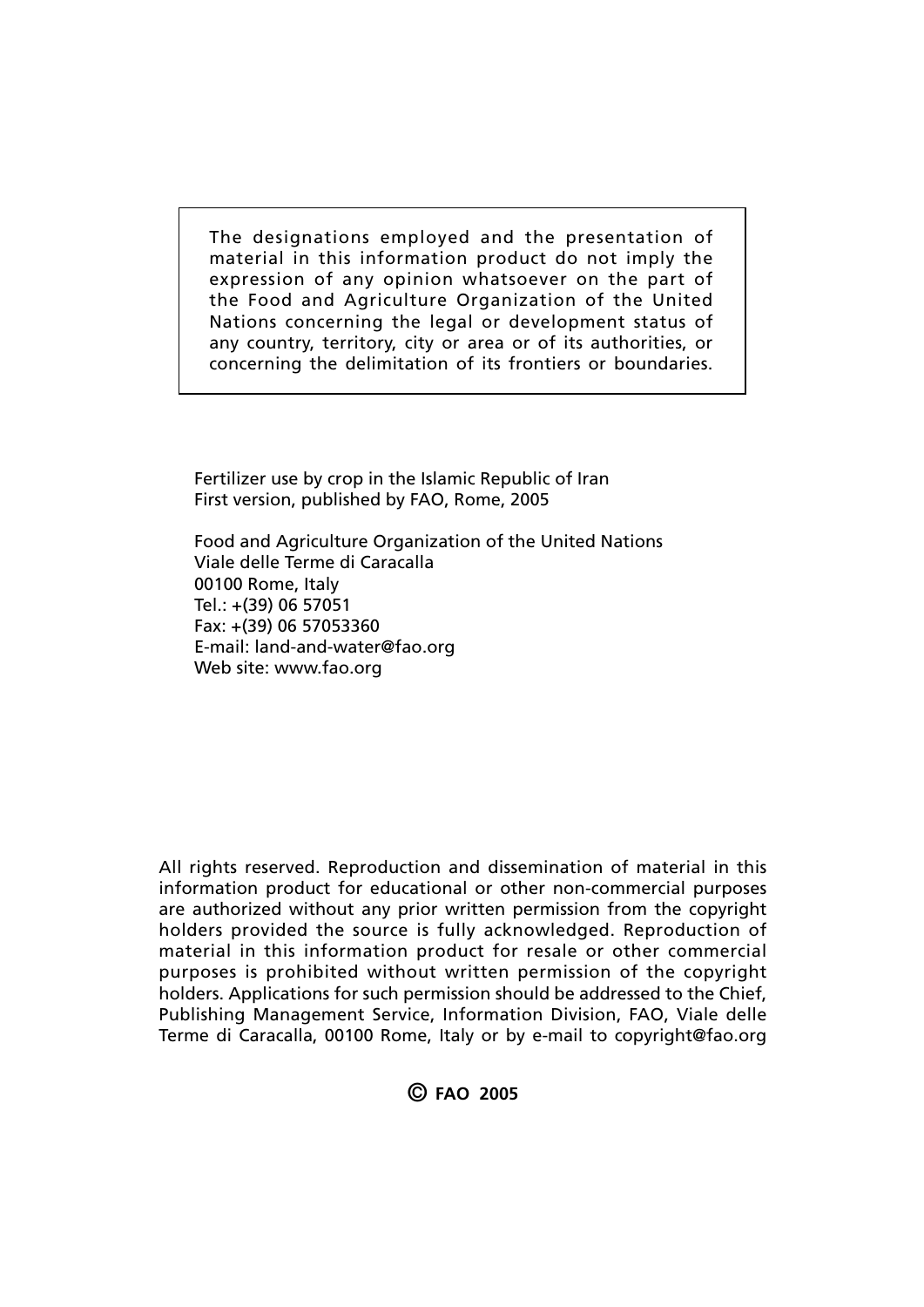## **Contents**

|  | <b>Preface</b>                                                                         |    |  |
|--|----------------------------------------------------------------------------------------|----|--|
|  | viii<br><b>Acknowledgements</b><br><b>Abstract</b><br><b>Abbreviations and symbols</b> |    |  |
|  |                                                                                        |    |  |
|  |                                                                                        |    |  |
|  | 1. Introduction                                                                        | 1  |  |
|  | 2. Soils, agro-ecological zones, climate and irrigation                                | 5  |  |
|  | <b>Soils</b>                                                                           | 5  |  |
|  | Agro-ecological zones                                                                  | 9  |  |
|  | <b>Agricultural production</b>                                                         | 9  |  |
|  | Climate                                                                                | 12 |  |
|  | Irrigation and salinity                                                                | 12 |  |
|  | 3. Farming systems                                                                     | 17 |  |
|  | 4. The fertilizer sector                                                               | 19 |  |
|  | Fertilizer supplies                                                                    | 19 |  |
|  | <b>Production of fertilizers</b>                                                       | 19 |  |
|  | Fertilizer consumption                                                                 | 20 |  |
|  | Demand and supply                                                                      | 21 |  |
|  | Fertilizer use by crop                                                                 | 24 |  |
|  | 5. Fertilizer use recommendations and balanced fertilization                           | 25 |  |
|  | Fertilizer use recommendations                                                         | 25 |  |
|  | <b>Balanced fertilization</b>                                                          | 26 |  |
|  | 6. Organic manures, biological fertilizers and micronutrients                          | 29 |  |
|  | Organic manures                                                                        | 29 |  |
|  | <b>Biological fertilizers</b>                                                          | 29 |  |
|  | Micronutrients                                                                         | 30 |  |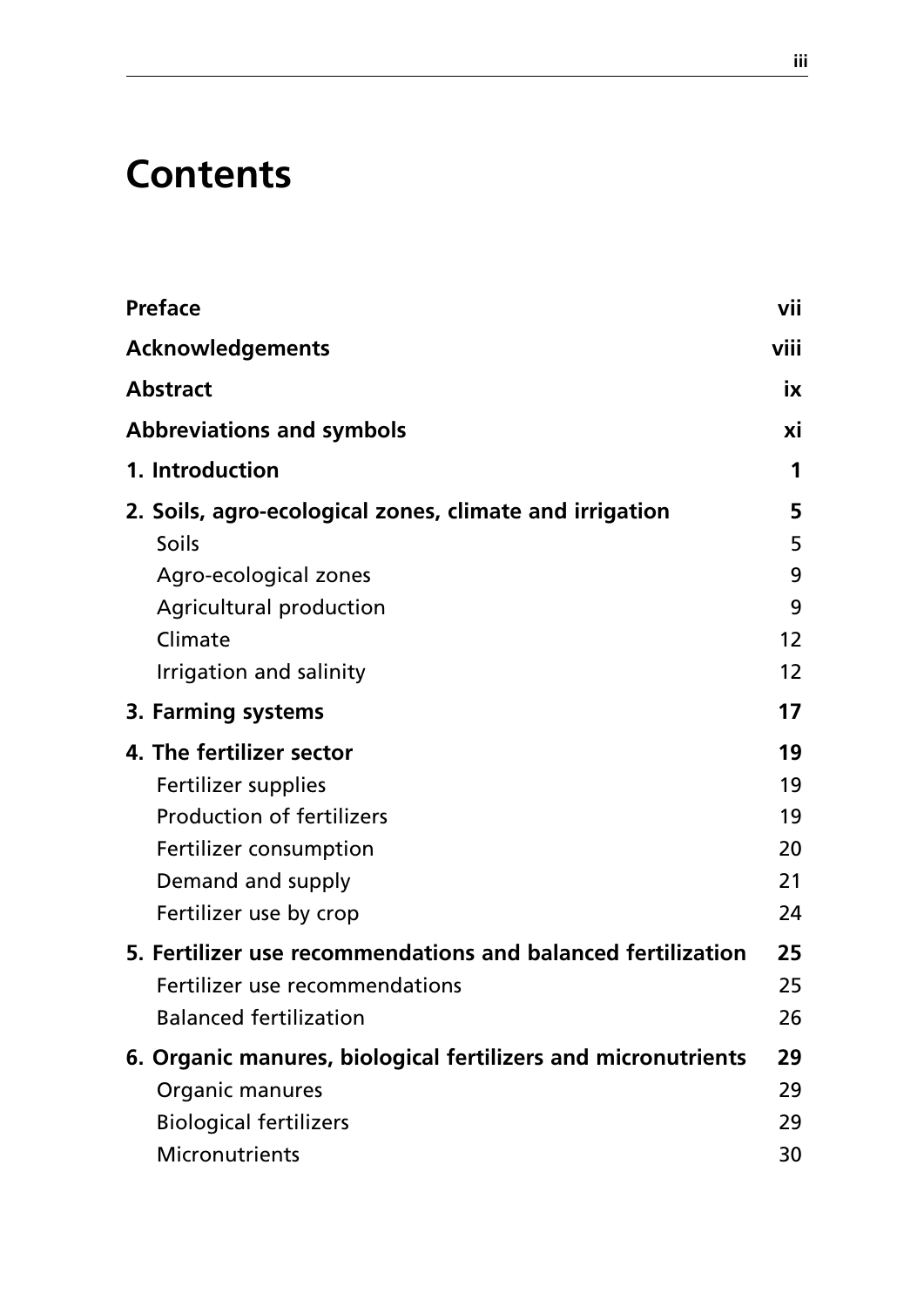| 7. Fertilizer distribution and services          |    |  |
|--------------------------------------------------|----|--|
| Cooperatives                                     | 31 |  |
| Central Organization of Iranian Rural Production |    |  |
| Cooperatives                                     | 31 |  |
| <b>Farmers' House</b>                            | 32 |  |
| <b>Agricultural Support Services Company</b>     | 32 |  |
| Fertilizer prices and subsidies                  | 32 |  |
| <b>Prices</b>                                    | 32 |  |
| <b>Subsidies</b>                                 | 33 |  |
| 8. Fertilizer research                           | 35 |  |
| <b>Plant nutrition</b>                           | 36 |  |
| Soils and land planning                          | 36 |  |
| <b>Efficient fertilization</b>                   | 36 |  |
| Fertilizer application                           | 37 |  |
| Environment and health                           | 37 |  |
| <b>Biological and organic fertilizers</b>        | 37 |  |
| <b>Policies</b>                                  | 38 |  |
| Communication                                    | 38 |  |
| 9. Fertilizer strategies and constraints         | 39 |  |
| <b>Bibliography</b>                              |    |  |
| Annex – The agro-ecological zones                |    |  |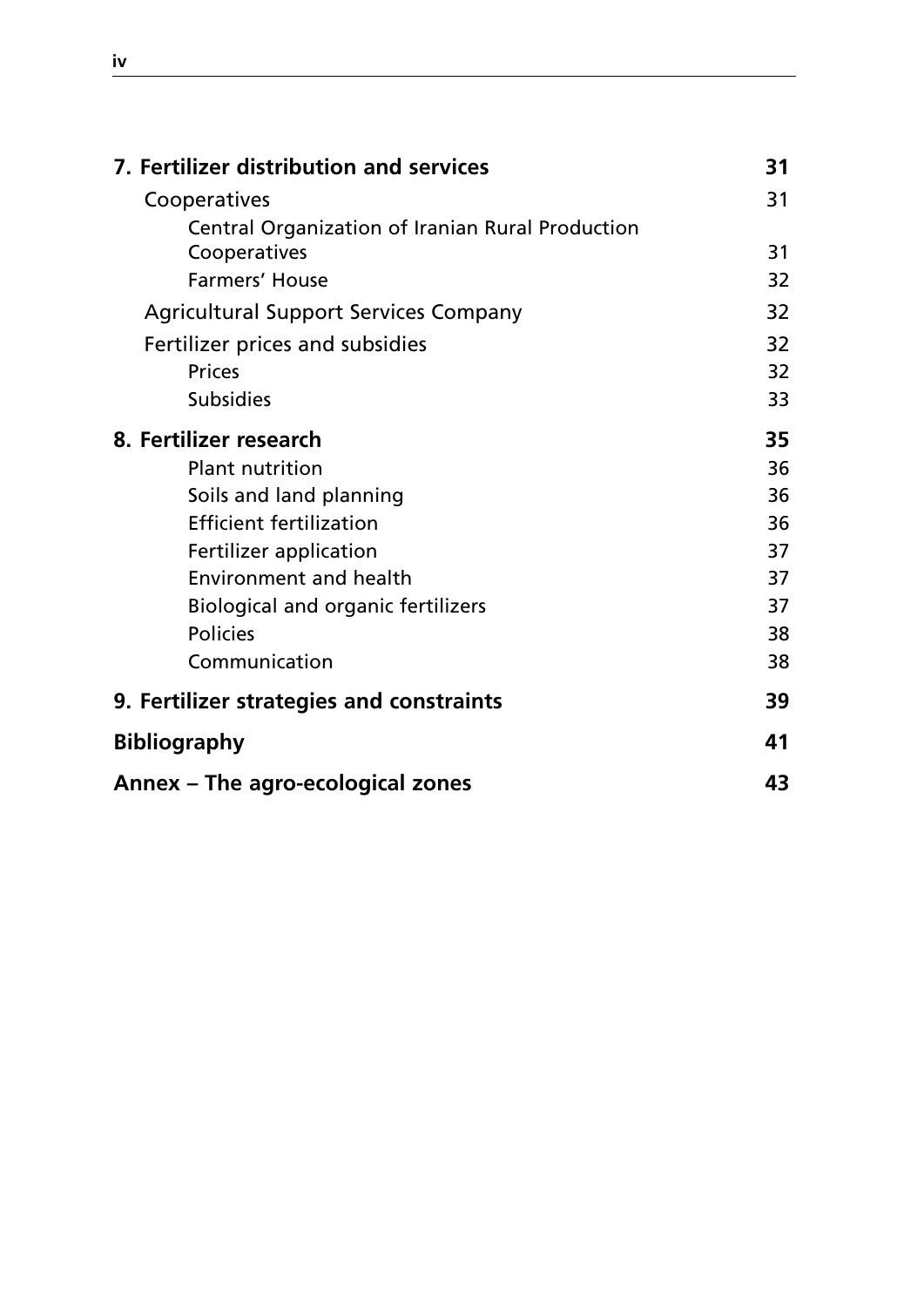## **List of tables**

| 1.              | Main land classes and subclasses                                                              | 6              |
|-----------------|-----------------------------------------------------------------------------------------------|----------------|
| 2.              | Areas covered by land classes                                                                 | $\overline{7}$ |
| 3.              | Provinces in the agro-ecological zones                                                        | 9              |
| 4.              | Cultivated area and agricultural production by agro-ecological<br>zone, 2001/02               | 11             |
| 5.              | Areas of the major crops in 2004                                                              | 12             |
| 6.              | Agro-climatic zones of Iran, moisture, temperature and area                                   | 15             |
| 7.              | Average annual rainfall during the last two decades                                           | 15             |
| 8.              | Production of mineral fertilizers, April to September 2004                                    | 20             |
| 9.              | Fertilizer use by agro-ecological zone, 2001/02                                               | 21             |
| 10 <sub>1</sub> | Fertilizer use trends                                                                         | 22             |
| 11.             | Forecast fertilizer use in 2004/05                                                            | 23             |
| 12.             | Projected demand and supply of fertilizers in 2004/05                                         | 23             |
| 13.             | Fertilizer demand and forecasted requirements up to 2017/18                                   | 24             |
| 14.             | Annual fertilizer use on different crops in 2001/02                                           | 24             |
| 15.             | SWRI's fertilizer recommendations of the major crops by<br>province                           | 25             |
| 17.             | Relationship between rainfall, fertilizer use, nutrient ratios<br>and agricultural production | 26             |
| 16.             | Trends of fertilizer use and fertilizer use ratios                                            | 26             |
| 18.             | Prices of fertilizers in Iran, 2004                                                           | 33             |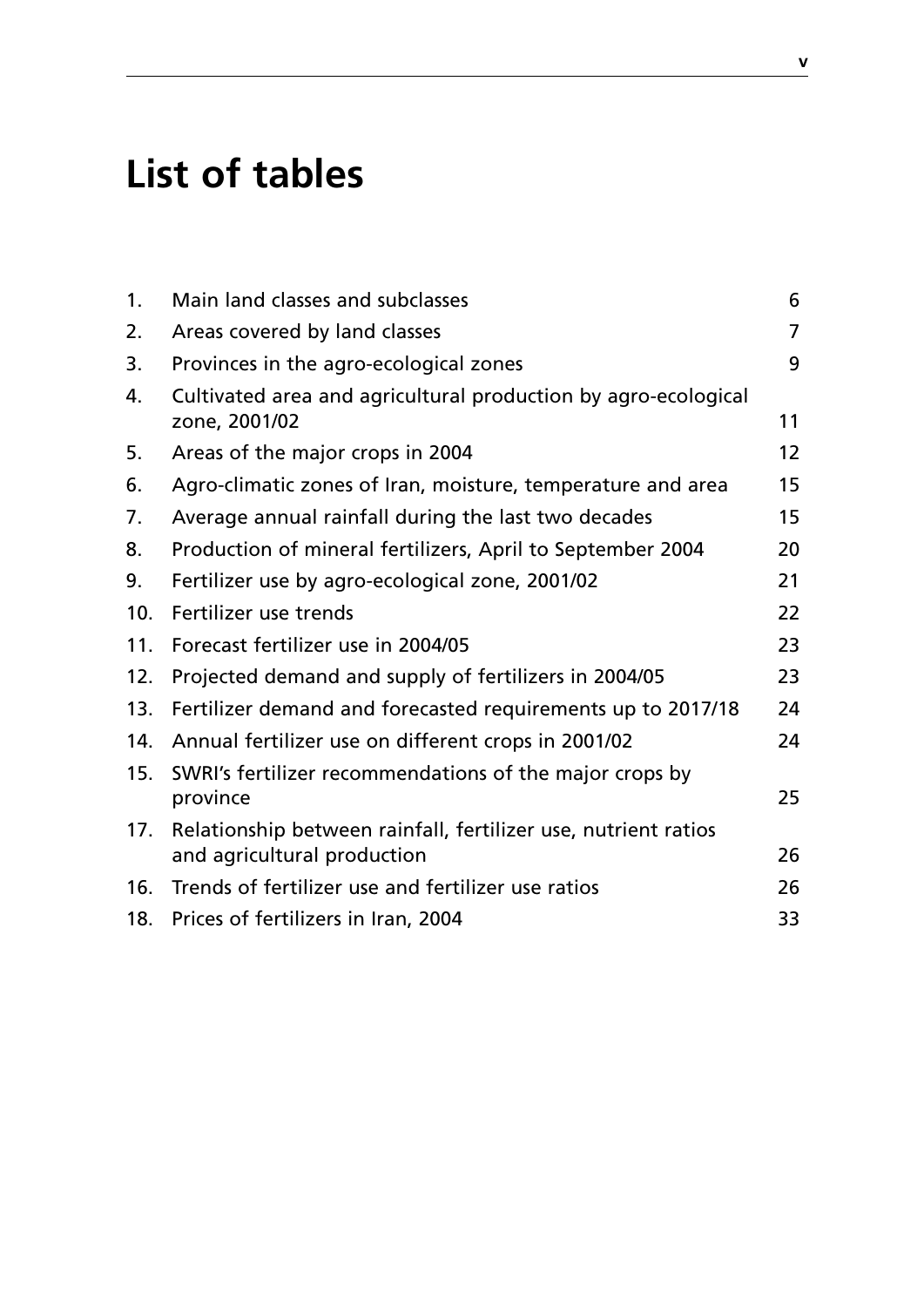## **List of figures**

|    | 1. Map of Iran                                               |    |
|----|--------------------------------------------------------------|----|
|    | 2. Distribution of major categories of agricultural land use | 3  |
| 3. | Soil type distribution                                       | 5  |
|    | 4. Dominant soil map of Iran                                 | 6  |
| 5. | Map of agro-ecological zones of Iran                         | 10 |
| 6. | Agro-climatic zones                                          | 14 |
|    | 7. Rainfall trends during the past two decades               | 16 |
|    | 8. Trends in fertilizer consumption changes during the past  |    |
|    | four decades                                                 | 21 |
| 9. | Increasing fertilizer use in Iran since 1961                 | 22 |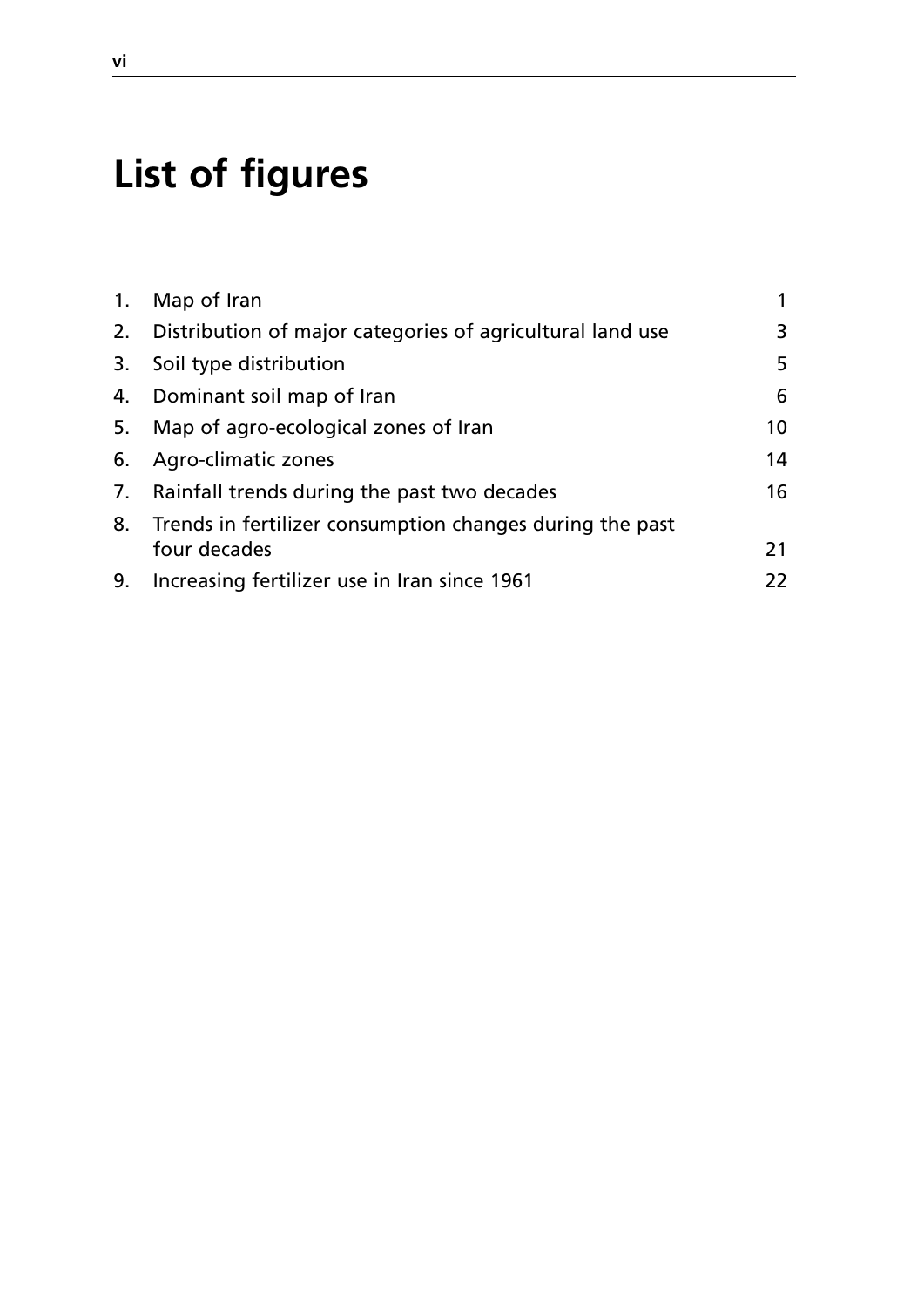#### **Preface**

This study, commissioned by the Food and Agriculture Organization of the United Nations (FAO), is one of a series of publications on fertilizer use on crops in different countries.

The aim of the series is to examine the agro-ecological conditions, the structure of farming, cropping patterns, the availability and use of mineral and organic plant nutrients, the economics of fertilizers, research and advisory requirements and other factors that have led to present fertilizer usage. The reports examine, country by country, the factors that will or should determine the future development of plant nutrition.

During the past two decades, increasing attention has been paid to the adverse environmental impact of both the underuse and the overuse of plant nutrients. The efficient use of plant nutrients, whether from mineral fertilizers or from other sources, involves the shared responsibility of many segments of society, including international organizations, governments, the fertilizer industry, agricultural research and advisory bodies, traders and farmers. The publications in the series are addressed to all these parties.

Fertilizer use is not an end in itself. Rather it is a means of achieving increased food and fibre production. Increased agricultural production and food availability can, in turn, be seen as an objective for the agricultural sector in the context of contributing to the broader macroeconomic objectives of society. A review of the options available to policy-makers is given in the FAO/IFA 1999 publication entitled *Fertilizer Strategies*.

The contents of the series of studies differ considerably from country to country, in view of their different structures, histories and food situation. However, in each case the aim is to arrive at a better understanding of the nutrition of crops in the country concerned.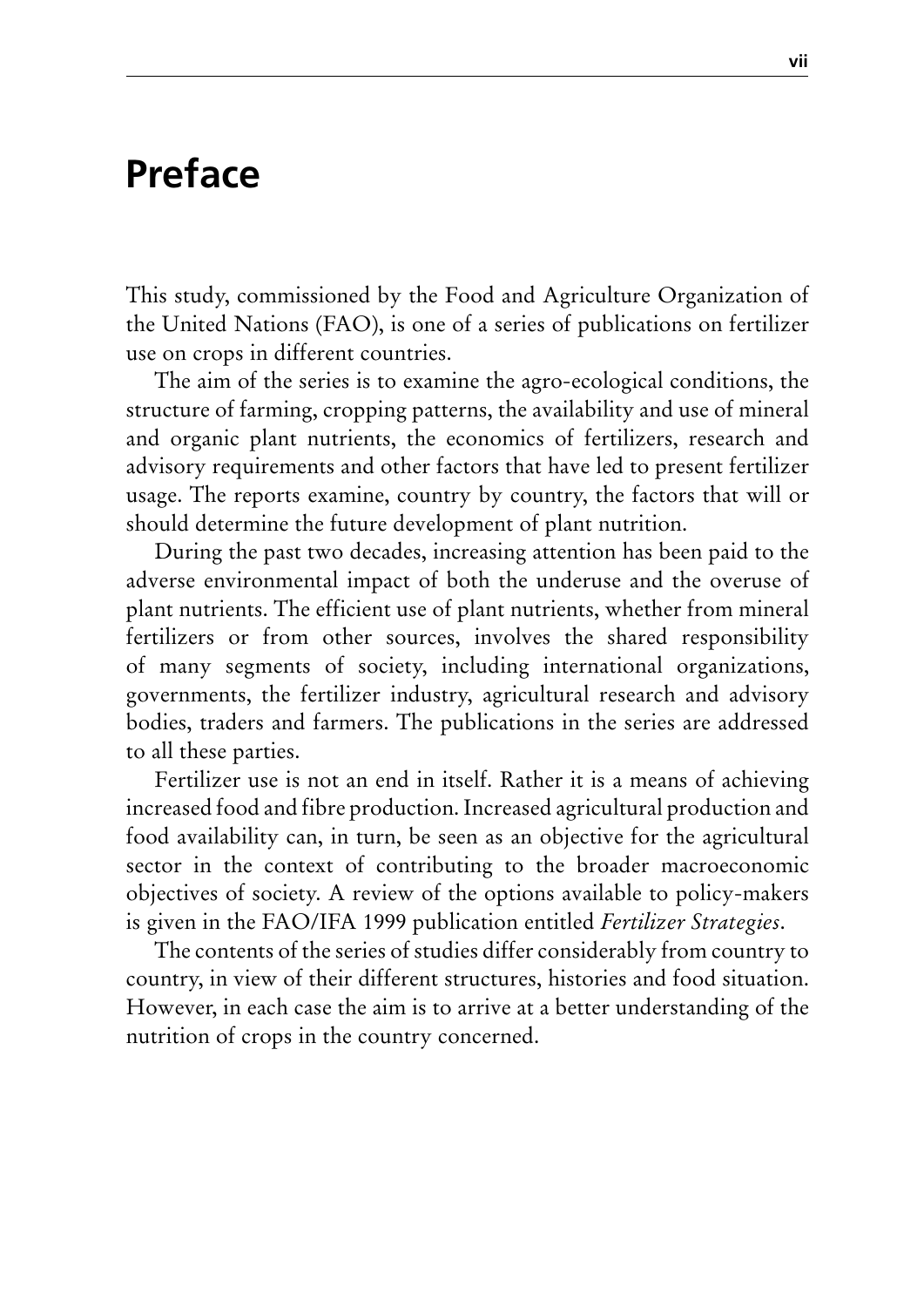#### **Acknowledgements**

This study is based on the work of M.J. Malakouti of the Soil and Water Research Institute (SWRI) of Iran. Other contributors to the study were R. Khodaie (Public Relations and International Affairs Office, SWRI), R. Rikhtehgar and his colleagues (Statistics and Information Technology Office), A. Khalafi (Agronomy Department, Ministry of Jihad-e-Agriculture), I. Kalantari (Advisor to the President of Iran and the General Secretary of Farmers House), M. Baybordi, H. Amirmokri and M. Nafici, ( all three Advisors, SWRI), A. Moameni (Soil Genesis and Classification), M. S. Ardakani (Researcher, SWRI), A. Keshavarz (Seed and Plant Improvement Research Institute), D. Salajegheh (Fertilizer Producers Society), R. Arjmandi (Central Organization of Iranian Rural Production Cooperatives-COIRPC), Cheraghali (Iranian Rural Cooperative), A. Jabalameli, and B. Motasharezadeh (Agricultural Support Services Company-ASSC), S. Asadzadeh (Clerk).

The study benefited from the contributions of K. Isherwood (consultant FAO), J. Poulisse and T. van den Bergen (FAO).

The background photograph (barley) is from the FAO Media FAO/ 23196/O. Tuillier as well as the pomegranate photograph FAO/23429/ J. Boethling. The citrus photograph is from EcoPort (Arnoldo Mondadori S.p.A.) and the pistachio photograph is from J.M. Malakouti.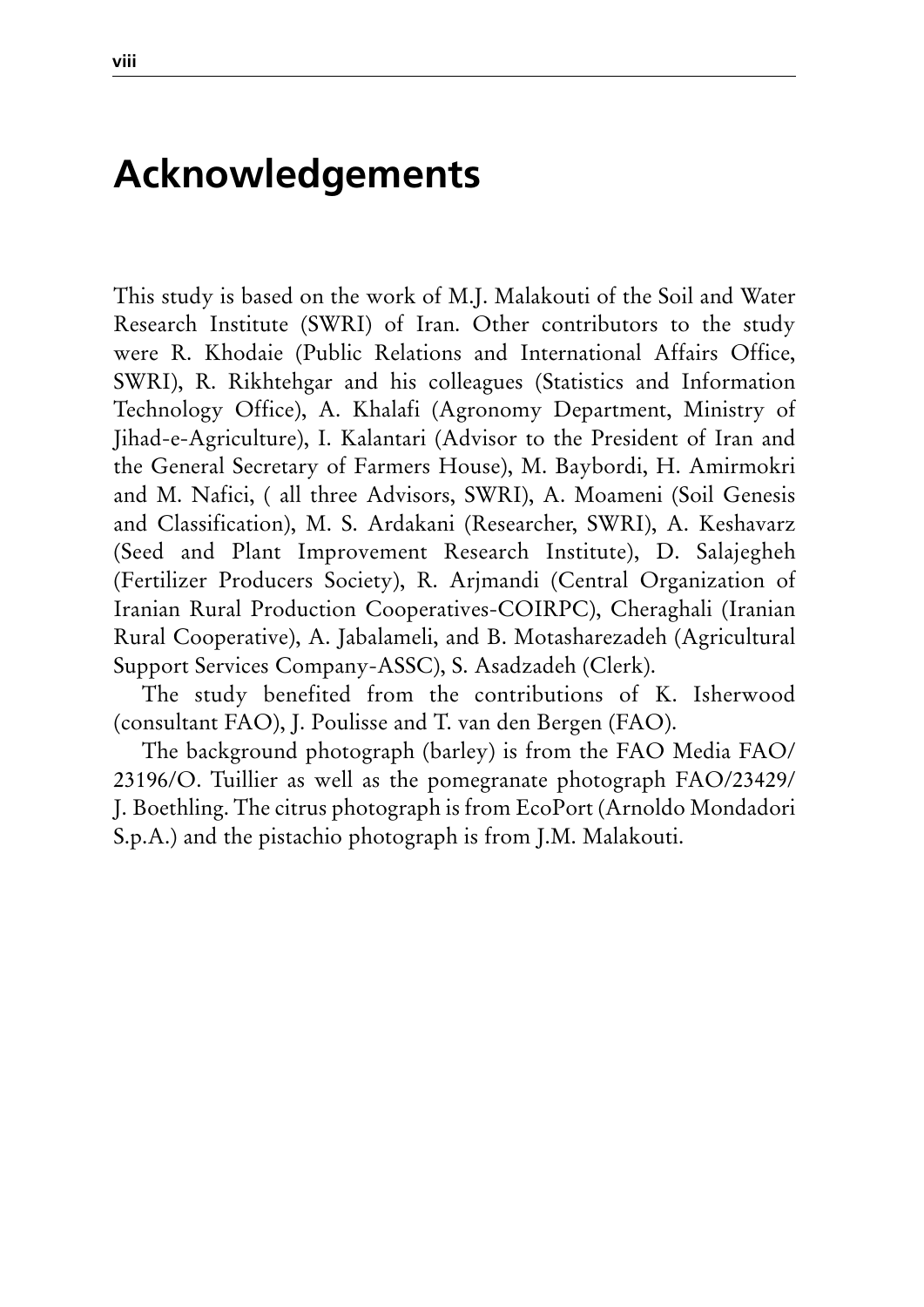#### **Abstract**

With an area of more than 1.6 million square km, Iran is the sixteenth largest country in the world. In the ten agro-ecological zones of the country, the cultivated area amounts to about 15 million hectares, of which over half is irrigated. A wide variety of field, fruit and vegetable crops is produced but by far the most important irrigated crop is wheat.

According to soil and land surveys, a total of about 17 million hectares of land could potentially be cultivated although most have some limitations. The main limitation to agricultural expansion is water availability not land availability. Low rainfall, high air temperatures and high evaporation rates result in a high water requirement for agriculture. Salinity and drought are among the most important environmental stresses that limit crop production in Iran.

Until recently, Iran relied heavily on wheat imports to meet its growing domestic demand. Annual imports have ranged from 2.5 to 7.5 million tonnes per annum during the past two decades, making Iran a major world wheat importer.

In the context of a policy to become self-sufficient in wheat, over the past two years the Government has raised spending on wheat farming sharply by supplying higher quality seeds, improving machinery services, augmenting fertilizer usage and enhancing water systems and pest management practices. The guaranteed procurement prices have been raised significantly.

A record wheat harvest in 2004 followed an already excellent crop in 2003, reduced wheat imports in 2004/05 to only 0.2 million tonnes. The strong government support for wheat production has played a large part in raising output but favourable rainfall during these seasons, after three years of drought, also had a major impact.

At least 40 percent of Iran's wheat is rainfed with an average yield of only 0.8 tonnes/ha. Even under irrigation the average wheat yield rarely exceeds 3 tonnes/ha, which is low by world standards. The country cannot always rely on favourable rainfall and an intensification of production providing higher yields under less favourable climatic conditions is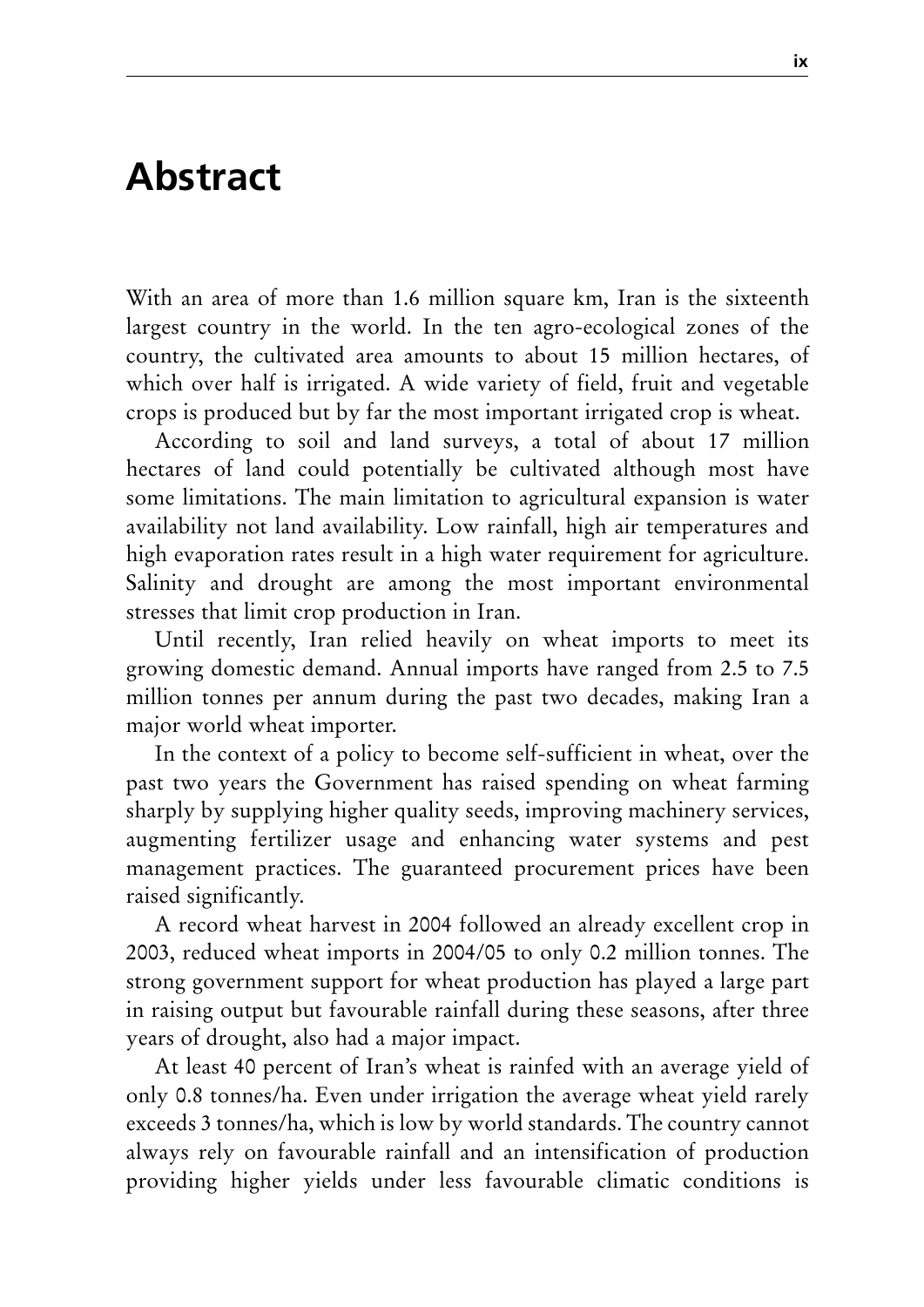necessary if the target of self-sufficiency is to be maintained. Balanced and efficient fertilization is a major component of such an intensification. An improvement in the efficiency of irrigation is also indicated. Water losses in conveyance and use are very high.

The consumption of fertilizers has increased by over 50 percent since 1999. The nutrient balance and provision of micronutrients has also improved. The use of biofertilizers is being promoted. However, further improvements are necessary. It is estimated that correct fertilization could increase production levels by up to 60 percent.

The Agricultural Support Services Company is responsible for providing and distributing mineral fertilizers, pesticides, seeds and improved plant varieties. The rural and agricultural cooperative network has 4 935 branches, 10 693 shops, and 11 794 units for the distribution of fuel. With around five million members, the network covers 98 percent of the villages of the country, with a population of approximately 25 million people. The cooperatives play an important role in the marketing of produce and providing services and support.

Fertilizer research in Iran is carried out mainly by the Soil and Water Research Institute. In cooperation with the agricultural universities, the Institute is carrying out research and development activities on a wide range of topics concerning the efficient use of plant nutrients.

Fertilizers are subsidized and the amount of subsidy has risen sharply with the increase in the amount of fertilizer used. There is some abuse of the system.

Unsatisfactory availability of fertilizers is a major constraint. The distribution of fertilizers needs to be improved, providing the required quantities and types of fertilizer at the time they are needed by the farmers.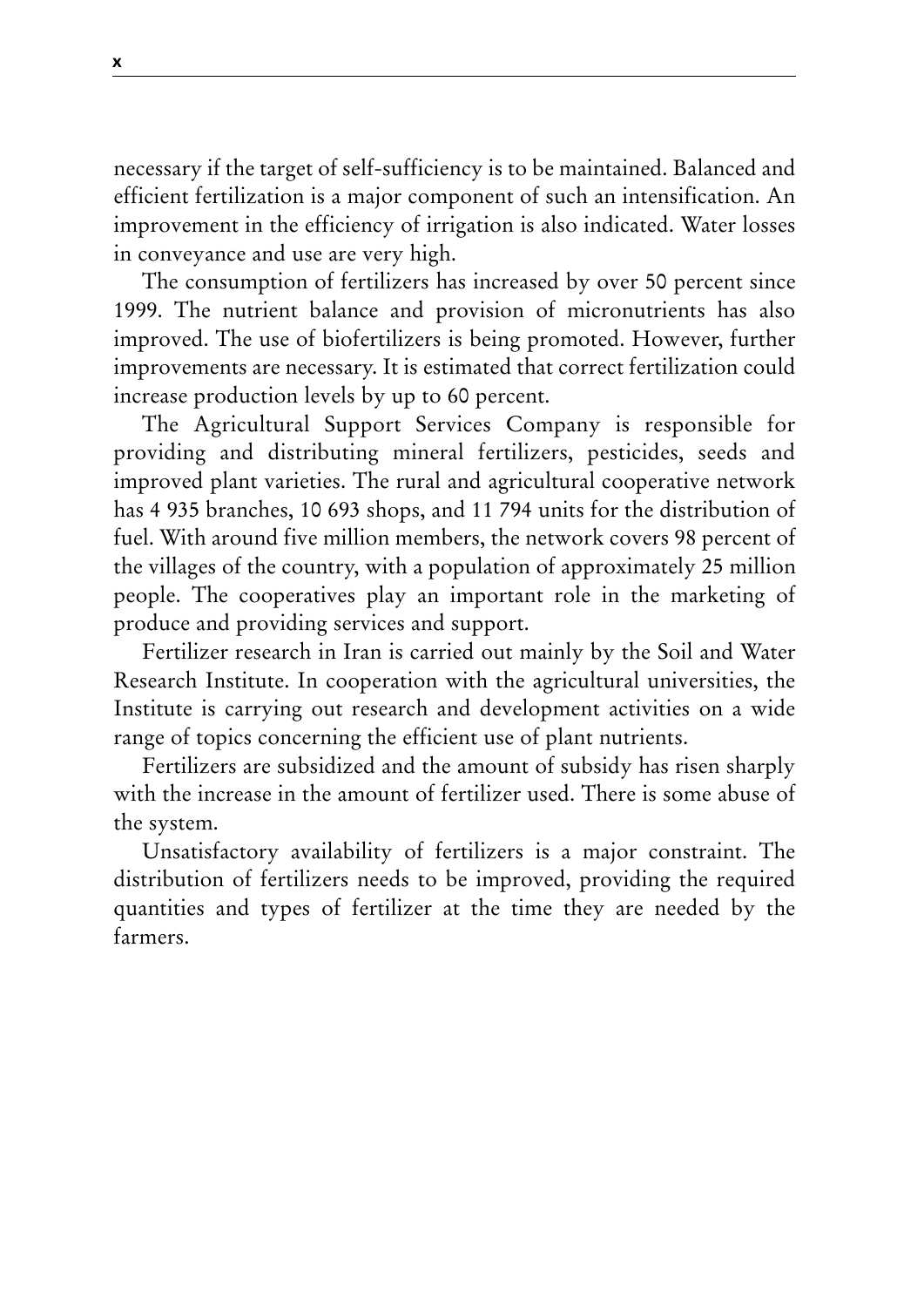#### **Abbreviations and symbols**

| <b>ASCC</b>                    | <b>Agricultural Support Services Company</b>            |
|--------------------------------|---------------------------------------------------------|
| COIRPC                         | Organization of Iranian Rural Cooperatives              |
| <b>FUE</b>                     | Fertilizer use efficiency                               |
| <b>GNP</b>                     | <b>Gross National Product</b>                           |
| <b>OPFO</b>                    | Organization of Professional Fertilizer Producers       |
| <b>SRIO</b>                    | Scientific Research and Industrial Organization of Iran |
| <b>SWRI</b>                    | Soil and Water Research Institute                       |
| AS                             | Ammonium sulphate                                       |
| DAP                            | Diammonium phosphate                                    |
| <b>MOP</b>                     | Muriate of potash (potassium chloride)                  |
| <b>NPK</b>                     | Compound fertilizer containing N, P and K               |
| <b>SOP</b>                     | Sulphate of potash                                      |
| <b>SSP</b>                     | Single superphosphate                                   |
| TSP                            | Triple superphosphate                                   |
| N:                             | Nitrogen                                                |
|                                | $P_2O_5$ or P: Phosphate*                               |
| K <sub>2</sub> O or K: Potash* |                                                         |

<sup>\*</sup> Phosphate and potash may be expressed as their elemental forms P and K or as their oxide forms  $P_2O_5$  and K<sub>2</sub>O. Nitrogen is expressed as N. In this study, phosphate and potash are expressed in their oxide forms.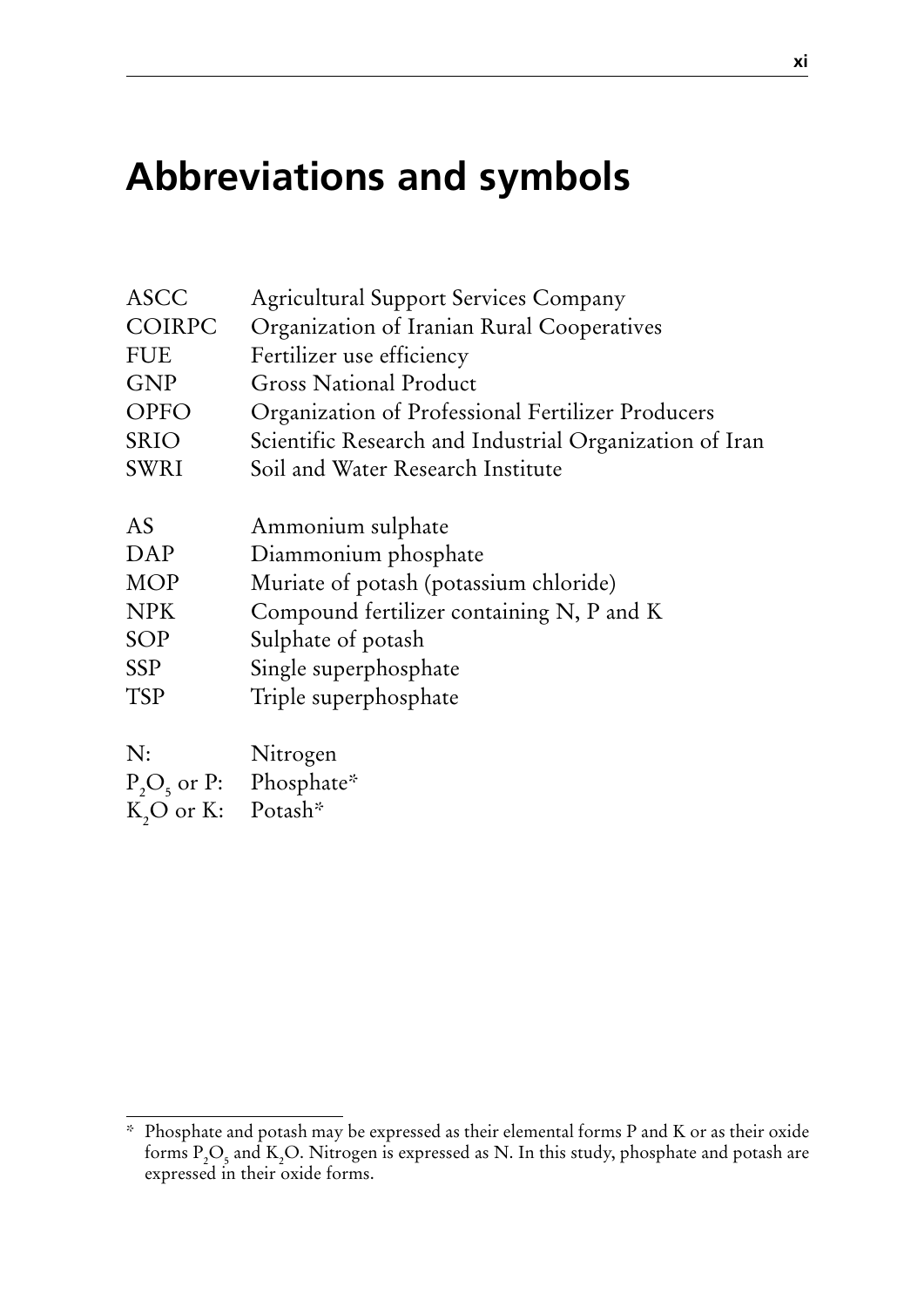#### Chapter 1 **Introduction**

With an area of more than 1.6 million square km Iran is the sixteenth largest country in the world. The country is situated in the eastern part of the northern hemisphere, in southwest Asia (Figure 1).

The elevation ranges from below sea level to more than 5 000 metres above sea level. The temperature varies between minus  $30^{\circ}$ C and plus

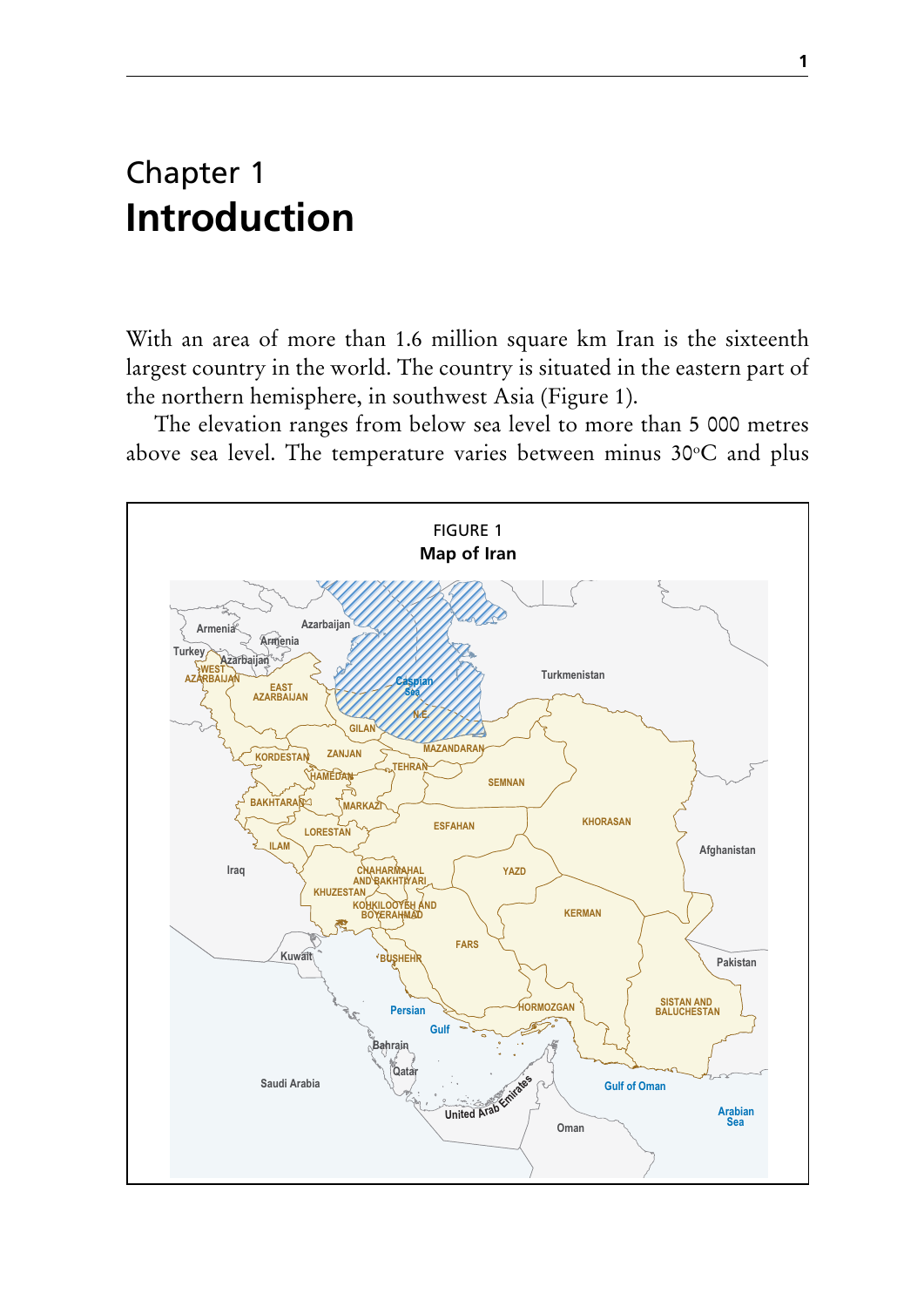50o C. Annual precipitation varies from about 25 mm in the Central Plateau to over 2 000 mm in the Caspian Coastal Plain, with a national annual average of 250 mm. Central Iran is a steppe-like plateau with a hostile climate, surrounded by desert and mountains (Zagros on the western border and Alborz to the north). Approximately 90 percent of the country is arid and semi-arid.

Underground water irrigates the oases where a wide variety of grains and fruit trees are cultivated. The shores of the Caspian Sea have a humid climate and are suited to tropical and subtropical crops (citrus, cotton, rice and tea). The annual evaporation loss is high, ranging from about 700 mm along the Caspian Sea shores to over 4 000 mm in the Central Plateau and southern part of the Khuzestan and Southern Coastal Plains in the southwest, more than 16 times the annual average rainfall (Moameni, 2000).

In 2002, the population of Iran amounted to 68 million people, the rural population being about 23 million. The food sector accounts for about 40 percent of Iran's gross national product (GNP) and 40 percent of the "added value" in the national economy. The farming subsector contributes 57 percent of the added value of the food sector. Food security has a high priority in the country.

According to FAO statistics, in 2001 the cultivated area amounted to 16.5 million ha, of which 14.3 million ha were planted to arable crops and fallow and 2.3 million ha to permanent crops. The irrigated area in 2001 amounted to 7.5 million ha. Agricultural land availability is not a major constraint in the development of Iranian agriculture. The major constraint is the availability of water.

About 90 percent of the irrigated land is under annual crops (including fallow), the remaining 10 percent being used for the production of perennial crops (mostly orchards). In rainfed areas, annual crops constitute about 98 percent of the total production (Moameni, 2000). During dry years, about 8 to 12 percent of the total production comes from dry land areas. However, in wet years this figure can rise to 35 percent. Figure 2 shows the land use distribution.

In many regions of the world, the increasing demand for food in the coming decades cannot be met by extending the area of land under cultivation but only by increasing the intensity of their agriculture. A more efficient use of the land as a result of intensification requires less